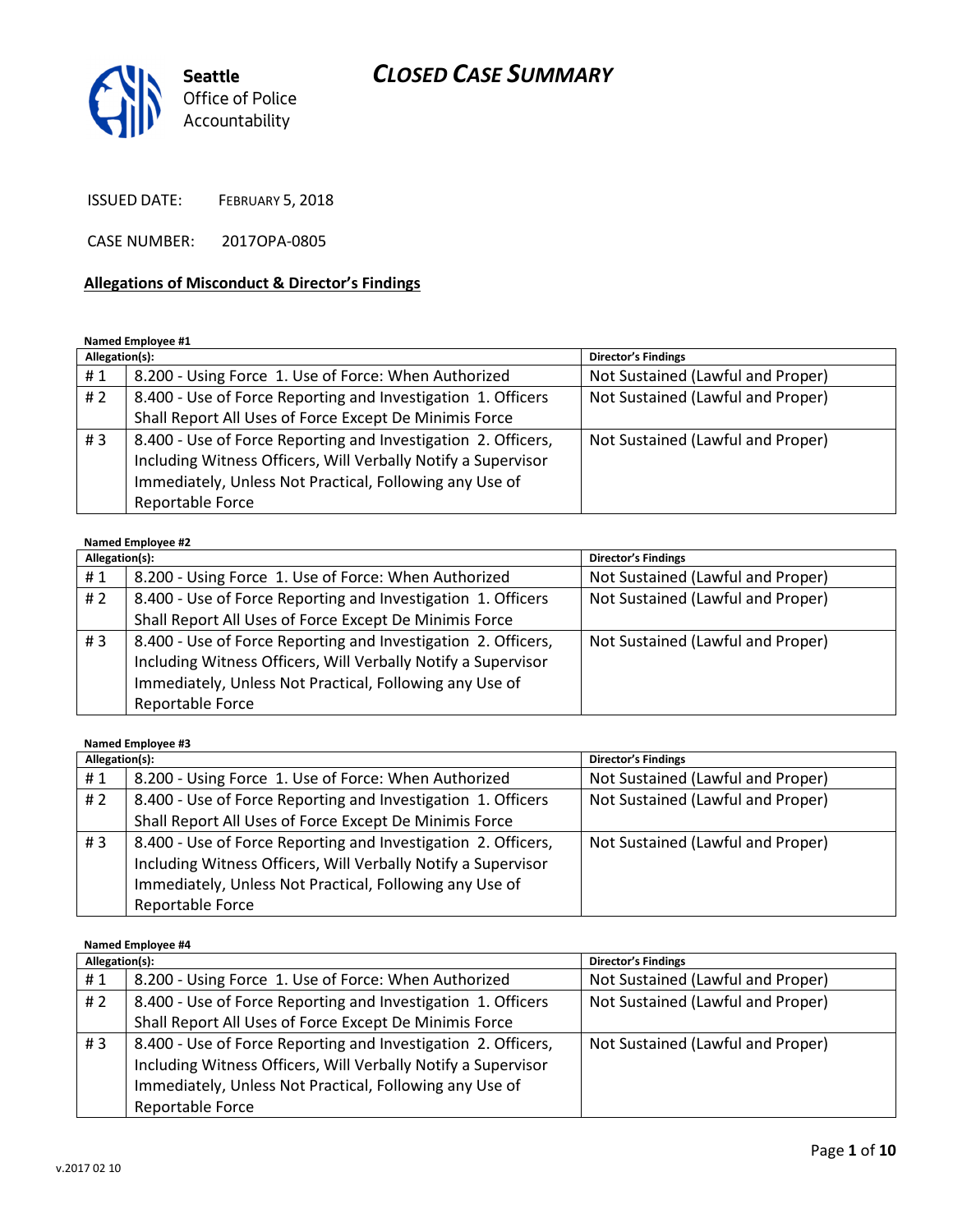

OPA CASE NUMBER: 2017OPA-0805

## Named Employee #5

| Allegation(s): |                                                                                                                                                                                           | <b>Director's Findings</b>        |
|----------------|-------------------------------------------------------------------------------------------------------------------------------------------------------------------------------------------|-----------------------------------|
| #1             | 8.200 - Using Force 1. Use of Force: When Authorized                                                                                                                                      | Not Sustained (Lawful and Proper) |
| #2             | 8.400 - Use of Force Reporting and Investigation 1. Officers                                                                                                                              | Not Sustained (Lawful and Proper) |
|                | Shall Report All Uses of Force Except De Minimis Force                                                                                                                                    |                                   |
| #3             | 8.400 - Use of Force Reporting and Investigation 2. Officers,<br>Including Witness Officers, Will Verbally Notify a Supervisor<br>Immediately, Unless Not Practical, Following any Use of | Not Sustained (Lawful and Proper) |
|                | Reportable Force                                                                                                                                                                          |                                   |

#### Named Employee #6

| Allegation(s): |                                                               | <b>Director's Findings</b>        |
|----------------|---------------------------------------------------------------|-----------------------------------|
| #1             | 8.400 - Use of Force Reporting and Investigation 3. The       | Not Sustained (Training Referral) |
|                | Sergeant Will Review the Incident and Do One of the           |                                   |
|                | Following:                                                    |                                   |
| # 2            | 5.002 - Responsibilities of Employees Concerning Alleged      | Not Sustained (Lawful and Proper) |
|                | Policy Violations 5. Supervisors Will Investigate or Refer    |                                   |
|                | Allegations of Policy Violations Depending on the Severity of |                                   |
|                | the Violation                                                 |                                   |
| #3             | 8.400 - Use of Force Reporting and Investigation 8.400-TSK-6  | Not Sustained (Training Referral) |
|                | Use of Force -RESPONSIBILITIES OF THE SERGEANT DURING A       |                                   |
|                | <b>TYPE II INVESTIGATION</b>                                  |                                   |

Named Employee #7

| Allegation(s): |                                                               | <b>Director's Findings</b> |
|----------------|---------------------------------------------------------------|----------------------------|
| #1             | 8.200 - Using Force 1. Use of Force: When Authorized          | <b>Allegation Removed</b>  |
| #2             | 8.400 - Use of Force Reporting and Investigation 1. Officers  | Not Sustained (Unfounded)  |
|                | Shall Report All Uses of Force Except De Minimis Force        |                            |
| #3             | 8.400 - Use of Force Reporting and Investigation 2. Officers, | Not Sustained (Unfounded)  |
|                | Including Witness Officers, Will Verbally Notify a Supervisor |                            |
|                | Immediately, Unless Not Practical, Following any Use of       |                            |
|                | Reportable Force                                              |                            |

This Closed Case Summary (CCS) represents the opinion of the OPA Director regarding the misconduct alleged and therefore sections are written in the first person.

#### EXECUTIVE SUMMARY:

The Complainant alleged that the Named Employees used excessive force when they took him into custody for a shoplift incident. The Complainant alleged that his head was slammed into the ground. In addition, OPA's review revealed that the supervisor, Named Employee #6, may have failed to properly classify the level of force used, failed to ensure proper reporting, and failed to screen this incident with FIT, in potential violation of policy.

Other potential misconduct stemming from this matter that was identified by OPA is being investigation in two separate OPA cases – 2017OPA-0805 and 2017OPA-1218.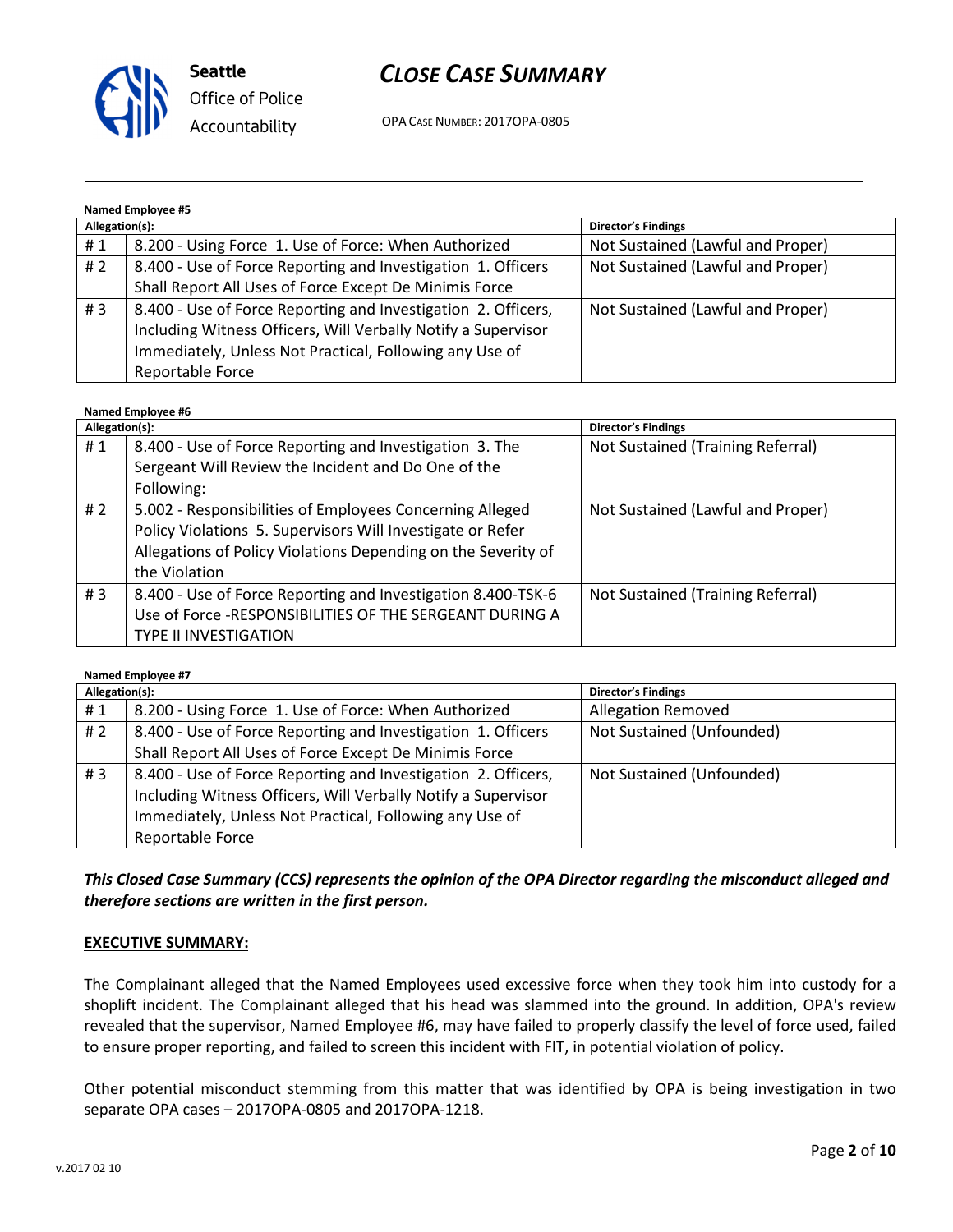# CLOSE CASE SUMMARY

OPA CASE NUMBER: 2017OPA-0805

## ANALYSIS AND CONCLUSIONS:

## Named Employee #1 - Allegation #1 8.200 - Using Force 1. Use of Force: When Authorized

Officers were dispatched to a Safeway store based on a report that a shoplifting suspect was involved in an altercation with three loss prevention officers. Named Employee #3 (NE#3) was the first to respond and observed the subject struggling with the loss prevention officers. NE#3 attempted to assist but stopped going hands on when he realized that it would take more than de minimis force at that time to get the subject under control. He disengaged and contacted back up units for assistance. The subject left the Safeway and went into a nearby parking lot. At that point, the subject was approached by multiple officers, including NE#3, Named Employee #4 (NE#4), Named Employee #5 (NE#5), and a witness officer. NE#3, NE#4 and NE#5 took hold of the subject's person in an attempt to place him under arrest. The subject physically resisted their attempts to do so.

Named Employee #1 (NE#1) and Named Employee #2 (NE#2) then arrived at the scene. The In-Car Video (ICV) from their vehicle presents the best memorialization of what occurred next and the force that was used. The ICV shows that NE#1 and NE#2 got out of their patrol vehicle and approached the subject. NE#1 used what he later described as a control technique to hold the back of the subject's head and push his body down to the ground. NE#2 went behind the subject, took hold of the subject's feet, and lifted them off the ground in an apparent attempt to push the subject forward in tandem with NE#1. At this point, NE#3, NE#4, and NE#5 were holding on to the subject's arms and body but did not actively participate in the takedown with NE#1 and NE#2.

The takedown was controlled initially, but when the subject's body was in the air and his head pointing down to the ground, it appeared that the officers appeared to lose their grip on him. It further appeared, however, that they were able to reassert their control of him at the moment before his head hit the ground and to mitigate his fall. However, the subject's head did appear to make contact with the ground before his body, even though it was apparently not with significant force. The subject was then handcuffed while lying on the ground.

The subject later complained to the officers that his head was slammed into the ground and that he lost consciousness. None of the Named Employees reported observing the subject's head being slammed into the ground. While they ceded that his head may have made contact with the ground, the Named Employees asserted that the contact was minimal and non-intentional. The Named Employees further did not report observing the subject lose consciousness. At the moment that the subject was taken down to the ground, the officers were surrounding him. As such, I cannot tell whether he was moving at that instant or conclusively verify whether he lost consciousness. From my review of the video, he did stay motionless for a period of time after the takedown. I further note, however, that several of the Named Employees reported prior experiences with the subject and knew that he had faked unconsciousness or seizures in the past. However, I cannot say whether that is what happened here.

SPD 8.200(1) requires that force used by officers be reasonable, necessary and proportional. Whether force is reasonable depends "on the totality of the circumstances" known to the officers at the time of the force and must be balanced against "the rights of the subject, in light of the circumstances surrounding the event." (8.200(1).) The policy lists a number of factors that should be weighed when evaluating reasonableness. (See id.) Force is necessary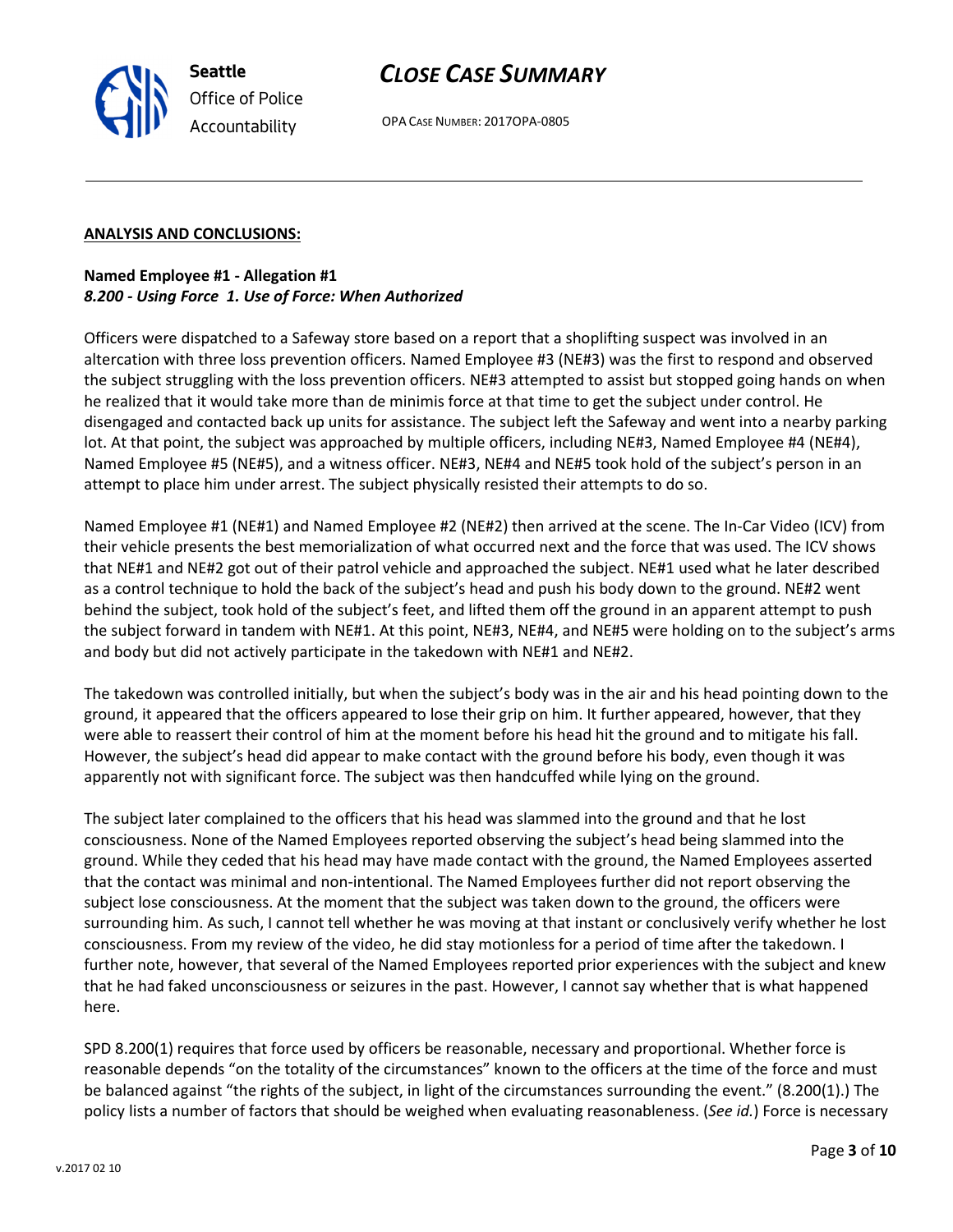

# CLOSE CASE SUMMARY

OPA CASE NUMBER: 2017OPA-0805

where "no reasonably effective alternative appears to exist, and only then to the degree which is reasonable to effect a lawful purpose." (Id.) Lastly, the force used must be proportional to the threat posed to the officer. (Id.) Here, I find that the force used in this instance was reasonable, necessary and proportional.

The officers had probable cause to place the subject under arrest and, when he resisted their attempts to do so, they were lawfully permitted to use force to secure his person and place him into handcuffs. I note that NE#1 and NE#2 were the primary officers involved in the use of force. The force they applied, an attempted soft takedown using body control holds, was necessary to effectuate the lawful purpose of taking the subject down to the ground. That they lost their grip on the subject was unintentional and does not yield the force outside of policy, even if his head did make contact with the ground before the rest of his body. I note that the force used by NE#3, NE#4 and NE#5 – holding onto the subject's body during the takedown – was also necessary. Lastly, the force used by all of the Named Employees was proportional to the threat of harm and escape posed by the subject's conduct. I note that no officer struck or used any other significant force against the subject.

Again, while certainly unfortunate, the fact that the subject may have lost consciousness does not, in and of itself, cause the force to be contrary to policy. Based on my review of the ICV, and applying a preponderance of the evidence standard, I find that the force was consistent with the Department's use of force policy and I recommend that this allegation be Not Sustained – Lawful and Proper as against NE#1, NE#2, NE#3, NE#4 and NE#5.

## Recommended Finding: Not Sustained (Lawful and Proper)

## Named Employee #1 - Allegation #2 8.400 - Use of Force Reporting and Investigation 1. Officers Shall Report All Uses of Force Except De Minimis Force

SPD Policy 8.400-POL-1 requires that officers report all uses of force except de minimis force. The policy further requires that "[o]fficers shall thoroughly document all reportable uses of force to the best of their ability, including a description of each force application."

Here, NE#1 and NE#2 were directed to complete Type I use of force reports by their sergeant, NE#6. They did so. NE#3, NE#4 and NE#5 were told by NE#6 that they did not need to complete use of force reports and they did not do so.

Based on my review of the video, it does appear that NE#1 and NE#2 together were the primary officers that effectuated the take down; however, NE#3, NE#4 and NE#5 also had physical contact with the subject. I agree, however, that this force was de minimis and they were not required to complete reports.

Moreover, as discussed more fully below, while I believe the force was misclassified by the supervisor as Type I, once that decision was made, NE#3, NE#4 and NE#5 were not required to complete witness officer reports. Had the force been properly classified, they would have been required to do so.

That being said, their ultimate failure to report does not fall on the officers. It was instead the responsibility of the sergeant. Once they were told by a supervisor that they did not have to complete reports, NE#3, NE#4 and NE#5 were permitted follow that direction.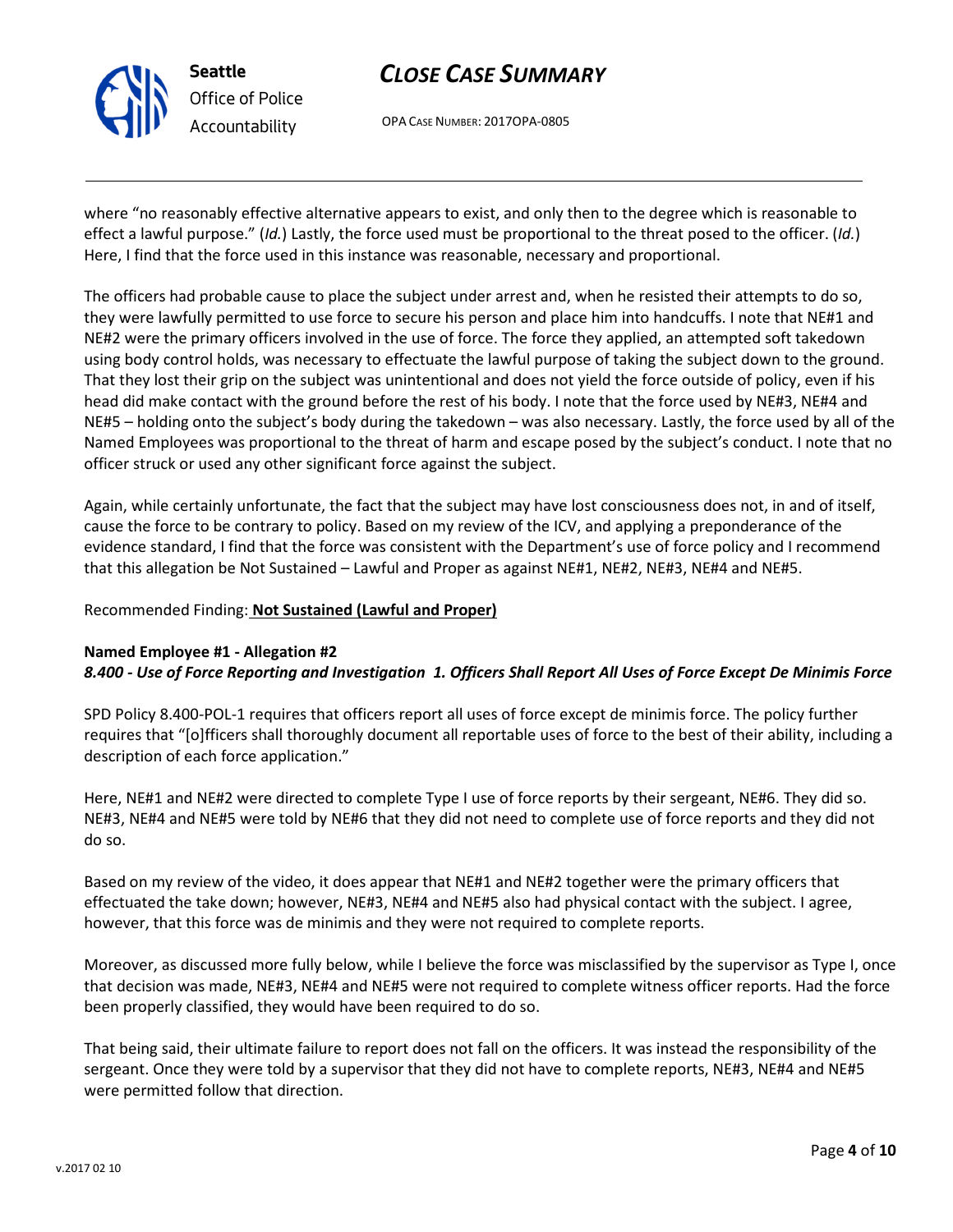

## CLOSE CASE SUMMARY

OPA CASE NUMBER: 2017OPA-0805

As such, I recommend that this allegation be Not Sustained – Lawful and Proper as against NE#1, NE#2, NE#3, NE#4 and NE#5.

Recommended Finding: Not Sustained (Lawful and Proper)

## Named Employee #1 - Allegation #3

## 8.400 - Use of Force Reporting and Investigation 2. Officers, Including Witness Officers, Will Verbally Notify a Supervisor Immediately, Unless Not Practical, Following any Use of Reportable Force

SPD Policy 8.400-POL-2 requires that "officers, including witness officers, will verbally notify a supervisor immediately, unless not practical, following any use of reportable force."

Based on my review of the evidence, it appears that NE#1, NE#2, NE#4 and NE#5 informed NE#6 or another supervisor of the force that was used and/or the subject's allegations that his head was slammed into the ground and that he lost consciousness. NE#3 stated that he believed that he would have "definitely" told NE#6 this information. I find no evidence in the record to the contrary.

As such, and applying a preponderance of the evidence standard, I recommend that this allegation be Not Sustained – Lawful and Proper as against NE#1, NE#2, NE#3, NE#4 and NE#5.

Recommended Finding: Not Sustained (Lawful and Proper)

## Named Employee #2 - Allegation #1 8.200 - Using Force 1. Use of Force: When Authorized

For the same reasons as stated above (see Named Employee #1, Allegation #1), I recommend that this allegation be Not Sustained – Lawful and Proper.

Recommended Finding: Not Sustained (Lawful and Proper)

## Named Employee #2 - Allegation #2

8.400 - Use of Force Reporting and Investigation 1. Officers Shall Report All Uses of Force Except De Minimis Force

For the same reasons as stated above (see Named Employee #1, Allegation #2), I recommend that this allegation be Not Sustained – Lawful and Proper.

Recommended Finding: Not Sustained (Lawful and Proper)

#### Named Employee #2 - Allegation #3

### 8.400 - Use of Force Reporting and Investigation 2. Officers, Including Witness Officers, Will Verbally Notify a Supervisor Immediately, Unless Not Practical, Following any Use of Reportable Force

For the same reasons as stated above (see Named Employee #1, Allegation #3), I recommend that this allegation be Not Sustained – Lawful and Proper.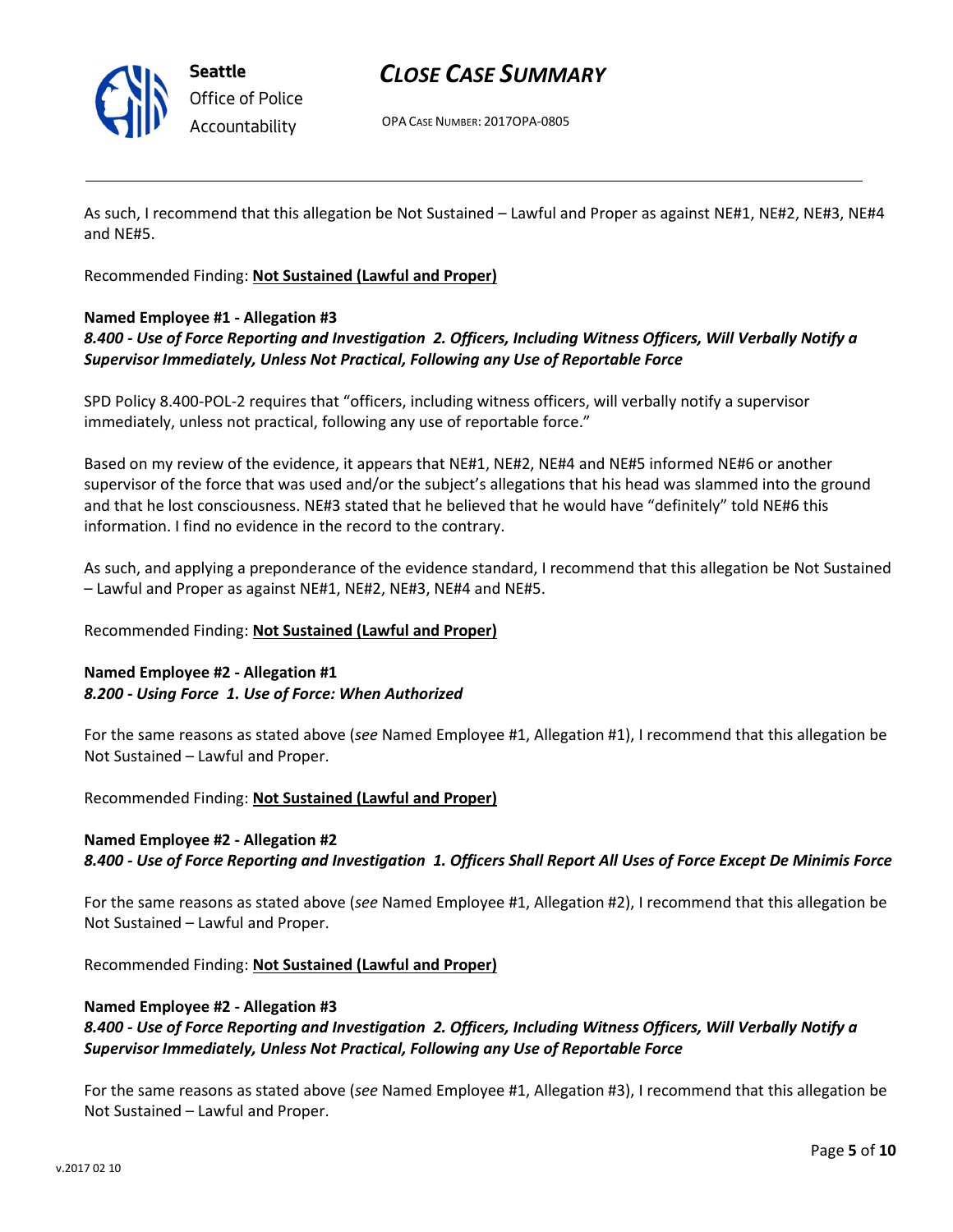

OPA CASE NUMBER: 2017OPA-0805

#### Recommended Finding: Not Sustained (Lawful and Proper)

#### Named Employee #3 - Allegation #1 8.200 - Using Force 1. Use of Force: When Authorized

For the same reasons as stated above (see Named Employee #1, Allegation #1), I recommend that this allegation be Not Sustained – Lawful and Proper.

Recommended Finding: Not Sustained (Lawful and Proper)

#### Named Employee #3 - Allegation #2 8.400 - Use of Force Reporting and Investigation 1. Officers Shall Report All Uses of Force Except De Minimis Force

For the same reasons as stated above (see Named Employee #1, Allegation #2), I recommend that this allegation be Not Sustained – Lawful and Proper.

Recommended Finding: Not Sustained (Lawful and Proper)

#### Named Employee #3 - Allegation #3

8.400 - Use of Force Reporting and Investigation 2. Officers, Including Witness Officers, Will Verbally Notify a Supervisor Immediately, Unless Not Practical, Following any Use of Reportable Force

For the same reasons as stated above (see Named Employee #1, Allegation #3), I recommend that this allegation be Not Sustained – Lawful and Proper.

Recommended Finding: Not Sustained (Lawful and Proper)

### Named Employee #4 - Allegation #1 8.200 - Using Force 1. Use of Force: When Authorized

For the same reasons as stated above (see Named Employee #1, Allegation #1), I recommend that this allegation be Not Sustained – Lawful and Proper.

Recommended Finding: Not Sustained (Lawful and Proper)

## Named Employee #4 - Allegation #2 8.400 - Use of Force Reporting and Investigation 1. Officers Shall Report All Uses of Force Except De Minimis Force

For the same reasons as stated above (see Named Employee #1, Allegation #2), I recommend that this allegation be Not Sustained – Lawful and Proper.

Recommended Finding: Not Sustained (Lawful and Proper)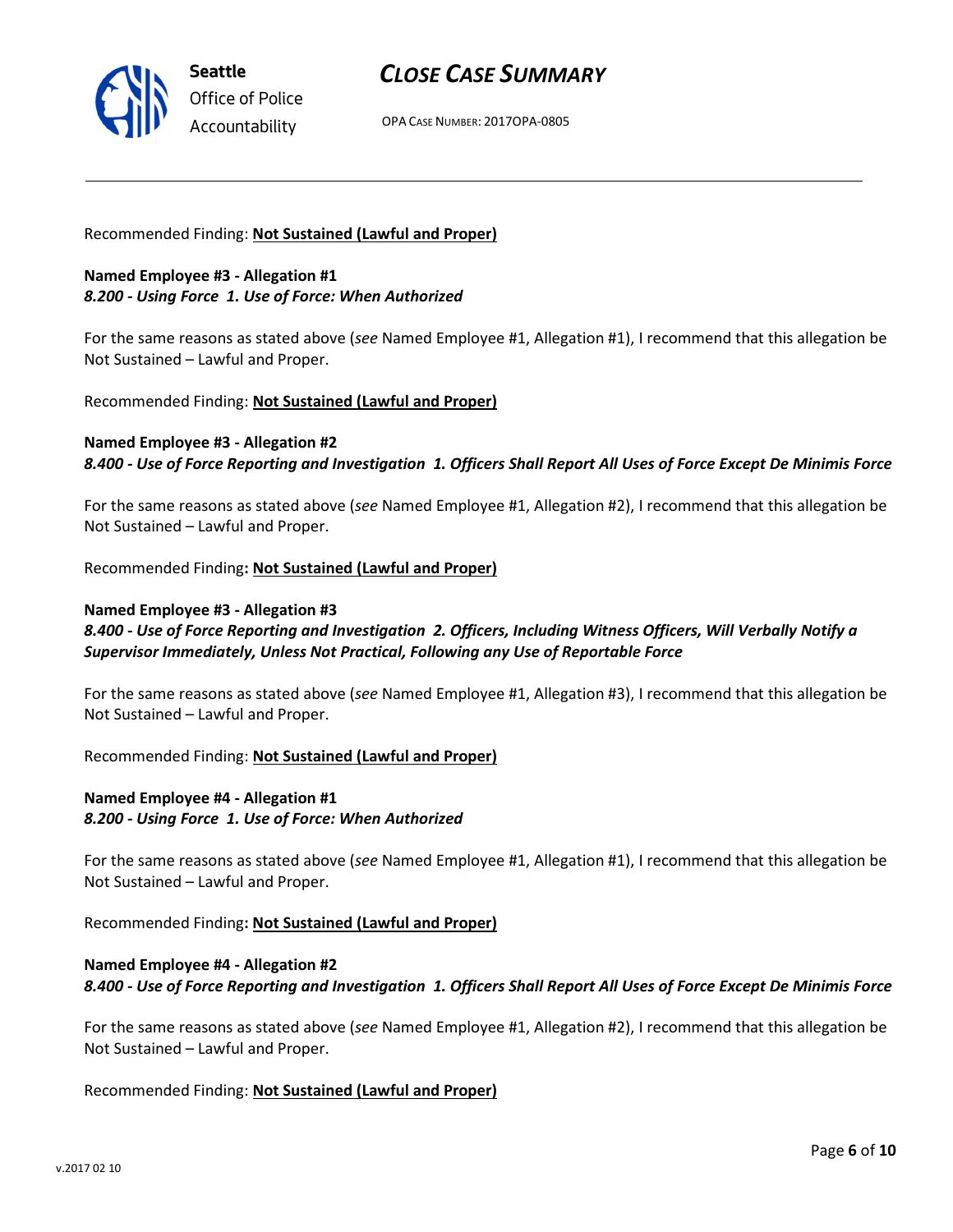

OPA CASE NUMBER: 2017OPA-0805

#### Named Employee #4 - Allegation #3

8.400 - Use of Force Reporting and Investigation 2. Officers, Including Witness Officers, Will Verbally Notify a Supervisor Immediately, Unless Not Practical, Following any Use of Reportable Force

For the same reasons as stated above (see Named Employee #1, Allegation #3), I recommend that this allegation be Not Sustained – Lawful and Proper.

Recommended Finding: Not Sustained (Lawful and Proper)

### Named Employee #5 – Allegation #1 8.200 - Using Force 1. Use of Force: When Authorized

For the same reasons as stated above (see Named Employee #1, Allegation #1), I recommend that this allegation be Not Sustained – Lawful and Proper.

Recommended Finding: Not Sustained (Lawful and Proper)

## Named Employee #5 – Allegation #2 8.400 - Use of Force Reporting and Investigation 1. Officers Shall Report All Uses of Force Except De Minimis Force

For the same reasons as stated above (see Named Employee #1, Allegation #2), I recommend that this allegation be Not Sustained – Lawful and Proper.

Recommended Finding: Not Sustained (Lawful and Proper)

#### Named Employee #5 – Allegation #3

### 8.400 - Use of Force Reporting and Investigation 2. Officers, Including Witness Officers, Will Verbally Notify a Supervisor Immediately, Unless Not Practical, Following any Use of Reportable Force

For the same reasons as stated above (see Named Employee #1, Allegation #3), I recommend that this allegation be Not Sustained – Lawful and Proper.

Recommended Finding: Not Sustained (Lawful and Proper)

#### Named Employee #6 – Allegation #1

### 8.400 - Use of Force Reporting and Investigation 3. The Sergeant Will Review the Incident and Do One of the Following:

SPD Policy 8.400-POL-3 sets forth the responsibilities of a sergeant when evaluating a use of force. The policy requires the sergeant to review the incident and classify the force used. (SPD Policy 8.400-POL-3.)

Named Employee #6 (NE#6), who was the supervisor on that date, screened the incident with the other Named Employees and spoke to the subject. The subject repeated his allegations that his head was slammed into the ground and that he lost consciousness. Based on the subject's allegation that his head was slammed into the ground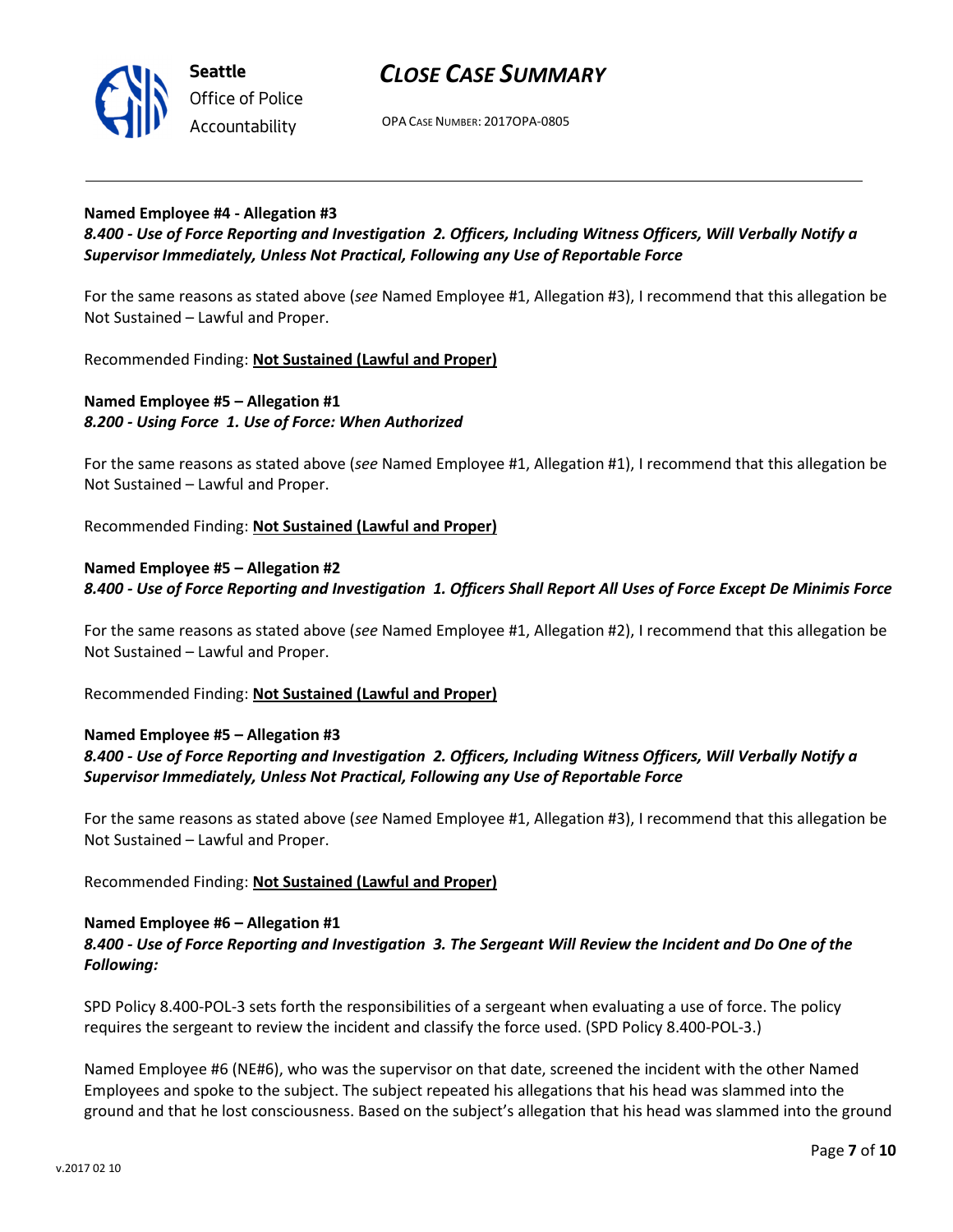

# CLOSE CASE SUMMARY

OPA CASE NUMBER: 2017OPA-0805

and his claim that he lost consciousness, NE#6 should have initially classified this incident as a potential Type III use of force and should have screened this matter with the Department's Force Investigation Team (FIT). This was the case even though the involved officers doubted whether the subject lost consciousness. Moreover, even were this incident not ultimately deemed to be a Type III use of force and rejected by FIT, it should have at least been investigated as a Type II given the circumstances and allegations.

Instead, however, NE#6 classified the incident as a Type I and ordered only NE#1 and NE#2 to complete reporting relating to the incident as he deemed these officers as the only ones who used reportable force. Based on his screening of the incident, he believed that NE#3, NE#4 and NE#5 only used de minimis force. Moreover, as it was a Type I investigation, no witness reports were required and NE#6 did not order these other officers to complete any such reports.

While I believe that NE#6 misclassified this incident, I do not believe he intended to violate policy. As well as interviewing the officers and the subject, he also observed the subject's person and head and did not observe any readily identifiable injuries. This is reflected in the photographs that he took of the subject's face and head. NE#6 further noted in his use of force review that, when he responded to the scene, he was informed that the Seattle Fire Department had evaluated the subject and found no injuries, but reported that the subject's behavior was consistent with drug usage. He also noted that the subject was originally treated for an anxiety attack. Lastly, NE#6 indicated that he had a prior interaction with the subject in which the subject pretended to be unconscious and was non-responsive and where the subject was not found to have any injuries. These facts apparently led NE#6 to believe that the subject was malingering and that a Type I investigation was appropriate.

While I do not find these conclusions to be necessarily unreasonable, I conclude that SPD policy required a higher level of investigation under the circumstances of this case and based on the subject's allegations. That being said, I recommend that the allegation be Not Sustained – Training Referral.

• Training Referral: NE#6 should receive additional training concerning the requirements of SPD Policy 8.400- POL-3. Specifically, NE#6 should be instructed by his chain of command that where the subject's allegations are that his head was slammed into the ground and/or that he lost consciousness, he should screen the incident with FIT and, at the very least, classify the use of force as Type II and investigate it accordingly. This re-training and associated counseling should be memorialized in a PAS entry.

## Recommended Finding: Not Sustained (Training Referral)

## Named Employee #6 – Allegation #2

## 5.002 - Responsibilities of Employees Concerning Alleged Policy Violations 5. Supervisors Will Investigate or Refer Allegations of Policy Violations Depending on the Severity of the Violation

SPD Policy 5.002-POL-5 instructs that supervisors will either investigate or refer to OPA policy violations depending on their severity. Minor violations of policy may be investigated by the supervisor while serious misconduct must be referred to OPA. (SPD Policy 5.002-POL-5.)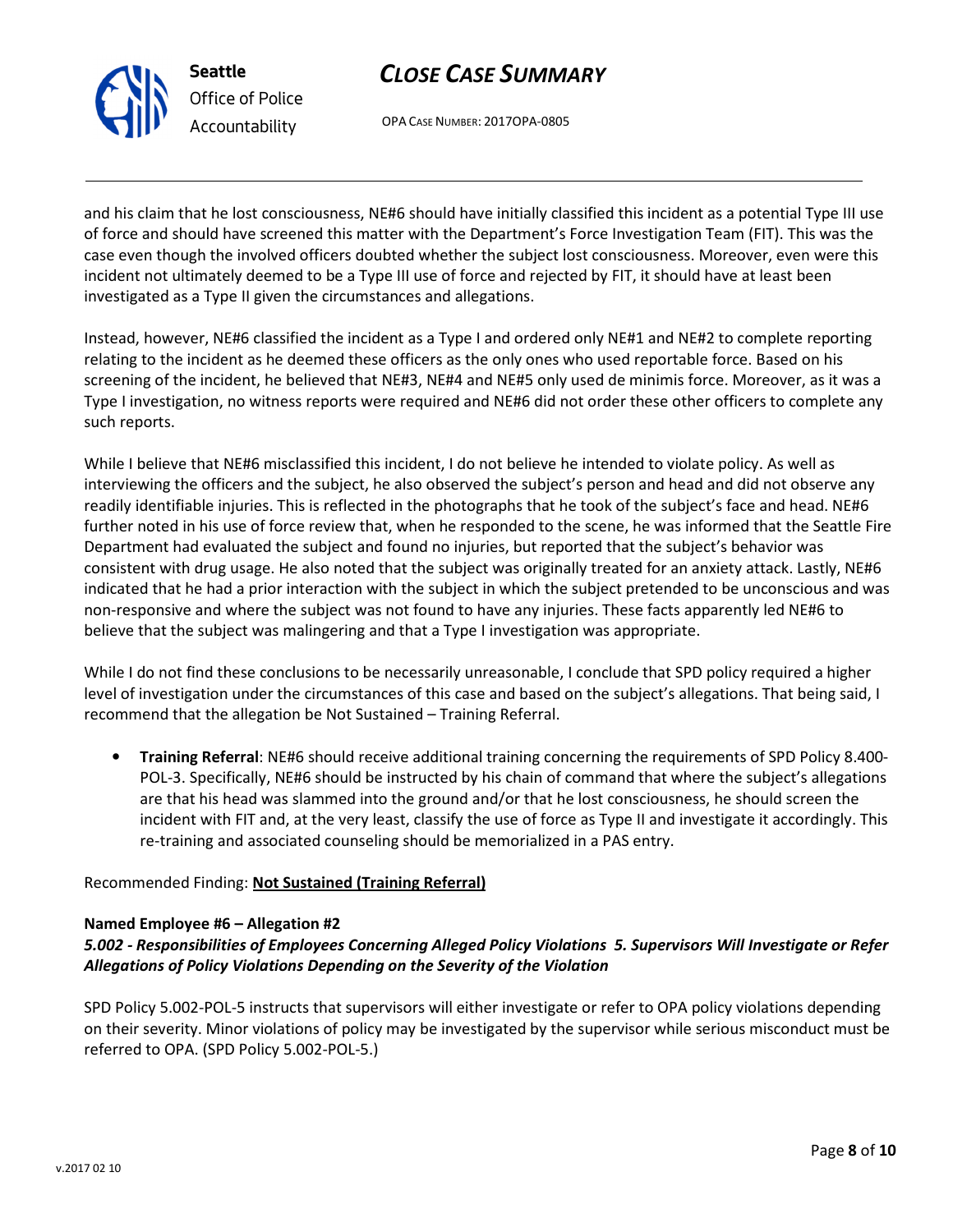

## CLOSE CASE SUMMARY

OPA CASE NUMBER: 2017OPA-0805

Here, NE#6 made an OPA referral based on the subject's allegation of excessive force. While there was a two delay in reporting this matter to OPA, I do not find that this violated policy. As such, I recommend that this allegation be Not Sustained – Lawful and Proper.

Recommended Finding: Not Sustained (Lawful and Proper)

## Named Employee #6 – Allegation #3 8.400 - Use of Force Reporting and Investigation 8.400-TSK-6 Use of Force -RESPONSIBILITIES OF THE SERGEANT DURING A TYPE II INVESTIGATION

SPD Policy 8.400-TSK-6 sets forth a sergeant's responsibilities during a Type II use of force investigation. However, as discussed above, in this case, NE#6 classified the force as Type I not Type II. He ordered that a Type I investigation be conducted and, accordingly, did not ensure that the elements of a Type II investigation be performed. He did, however, properly carry out his responsibilities in a Type I investigation.

While, as explained in the context of Allegation #1, I believe that NE#6 should have classified the force in this case as Type II or Type III, I do not find his failure to do so to be a violation of policy. Similarly, I also find that, while he should have ensured that the elements of a Type II investigation were carried out, his failure to do so did not violate policy. I accordingly believe that a training referral is the appropriate disposition of this allegation and I refer to the training referral set forth above. (See Named Employee #6, Allegation #1.)

Recommended Finding: Not Sustained (Training Referral)

## Named Employee #7 – Allegation #1 8.200 - Using Force 1. Use of Force: When Authorized

From my review of the record, I do not find that any officer aside from NE#1, NE#2, NE#3, NE#4 or NE#5 used force in this matter. As such, I recommend that this allegation be removed.

Recommended Finding: Allegation Removed

## Named Employee #7 – Allegation #2 8.400 - Use of Force Reporting and Investigation 1. Officers Shall Report All Uses of Force Except De Minimis Force

From my review of the ICV, there appeared to be one additional officer present during the incident. OPA identified this officer to be the witness officer. I note that the witness officer was a witness to this incident and was not a named employee. As such, there are no allegations against him. Regardless, I find that he did not use force and would not have been affirmatively required to complete a use of force report. Moreover, there is no indication that he was asked to complete a use of force witness report.

As such, I recommend that this allegation be Not Sustained – Unfounded as against an unknown officer.

Recommended Finding: Not Sustained (Unfounded)

Named Employee #7 – Allegation #3